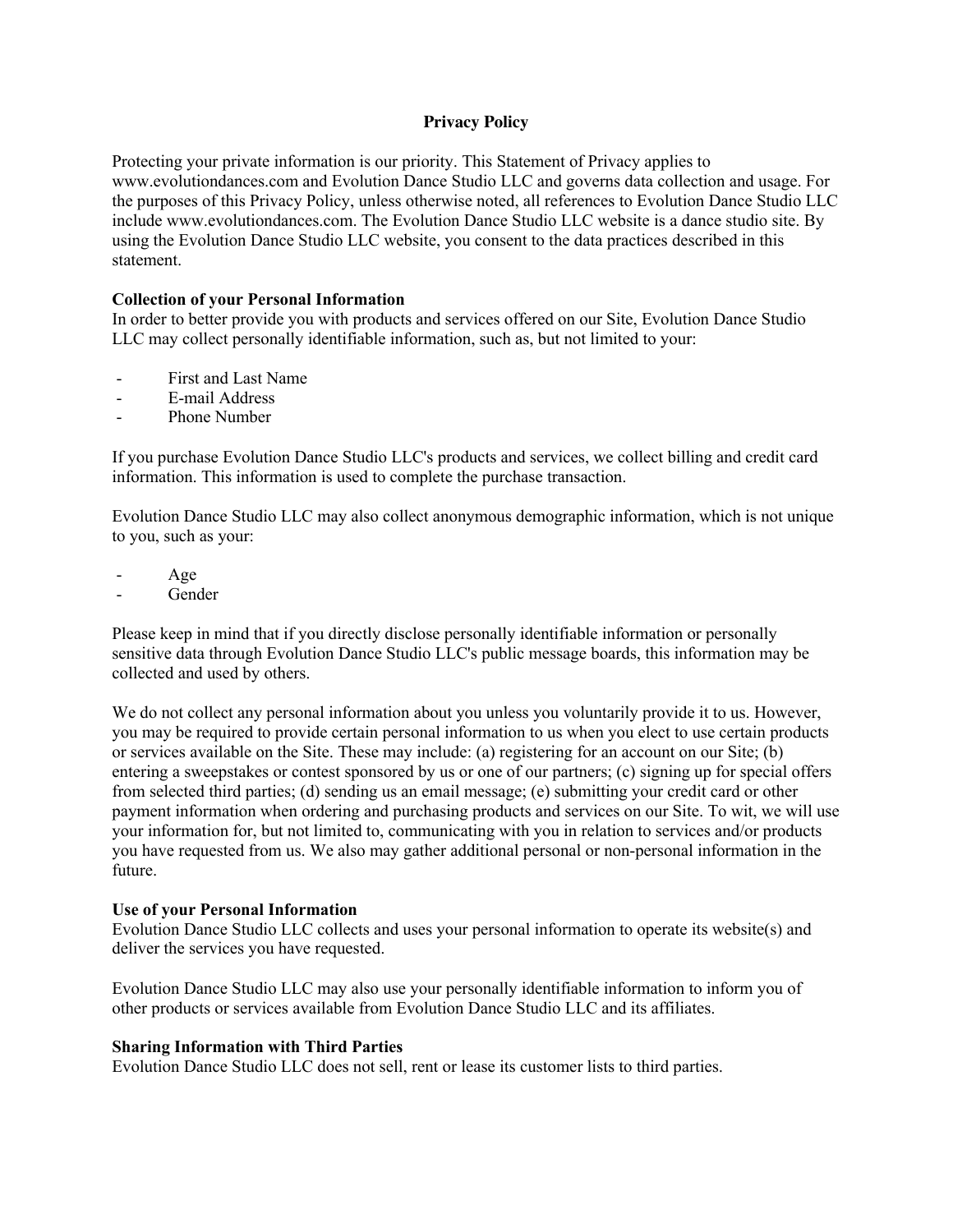Evolution Dance Studio LLC may, from time to time, contact you on behalf of external business partners about a particular offering that may be of interest to you. In those cases, your unique personally identifiable information (e-mail, name, address, telephone number) is transferred to the third party. Evolution Dance Studio LLC may share data with trusted partners to help perform statistical analysis, send you email or postal mail, provide customer support, or arrange for deliveries. All such third parties are prohibited from using your personal information except to provide these services to Evolution Dance Studio LLC, and they are required to maintain the confidentiality of your information.

Evolution Dance Studio LLC may disclose your personal information, without notice, if required to do so by law or in the good faith belief that such action is necessary to: (a) conform to the edicts of the law or comply with legal process served on Evolution Dance Studio LLC or the site; (b) protect and defend the rights or property of Evolution Dance Studio LLC; and/or (c) act under exigent circumstances to protect the personal safety of users of Evolution Dance Studio LLC, or the public.

## **Opt-Out of Disclosure of Personal Information to Third Parties**

In connection with any personal information we may disclose to a third party for a business purpose, you have the right to know:

• The categories of personal information that we disclosed about you for a business purpose.

You have the right under the California Consumer Privacy Act of 2018 (CCPA) and certain other privacy and data protection laws, as applicable, to opt-out of the disclosure of your personal information. If you exercise your right to opt-out of the disclosure of your personal information, we will refrain from disclosing your personal information, unless you subsequently provide express authorization for the disclosure of your personal information. To opt-out of the disclosure of your personal information, visit this Web page www.evolutiondances.com or this Email support@evolutiondances.com.

## **Tracking User Behavior**

Evolution Dance Studio LLC may keep track of the websites and pages our users visit within Evolution Dance Studio LLC, in order to determine what Evolution Dance Studio LLC services are the most popular. This data is used to deliver customized content and advertising within Evolution Dance Studio LLC to customers whose behavior indicates that they are interested in a particular subject area.

## **Automatically Collected Information**

Information about your computer hardware and software may be automatically collected by Evolution Dance Studio LLC. This information can include: your IP address, browser type, domain names, access times and referring website addresses. This information is used for the operation of the service, to maintain quality of the service, and to provide general statistics regarding use of the Evolution Dance Studio LLC website.

## **Use of Cookies**

The Evolution Dance Studio LLC website may use "cookies" to help you personalize your online experience. A cookie is a text file that is placed on your hard disk by a web page server. Cookies cannot be used to run programs or deliver viruses to your computer. Cookies are uniquely assigned to you, and can only be read by a web server in the domain that issued the cookie to you.

One of the primary purposes of cookies is to provide a convenience feature to save you time. The purpose of a cookie is to tell the Web server that you have returned to a specific page. For example, if you personalize Evolution Dance Studio LLC pages, or register with Evolution Dance Studio LLC site or services, a cookie helps Evolution Dance Studio LLC to recall your specific information on subsequent visits. This simplifies the process of recording your personal information, such as billing addresses, shipping addresses, and so on. When you return to the same Evolution Dance Studio LLC website, the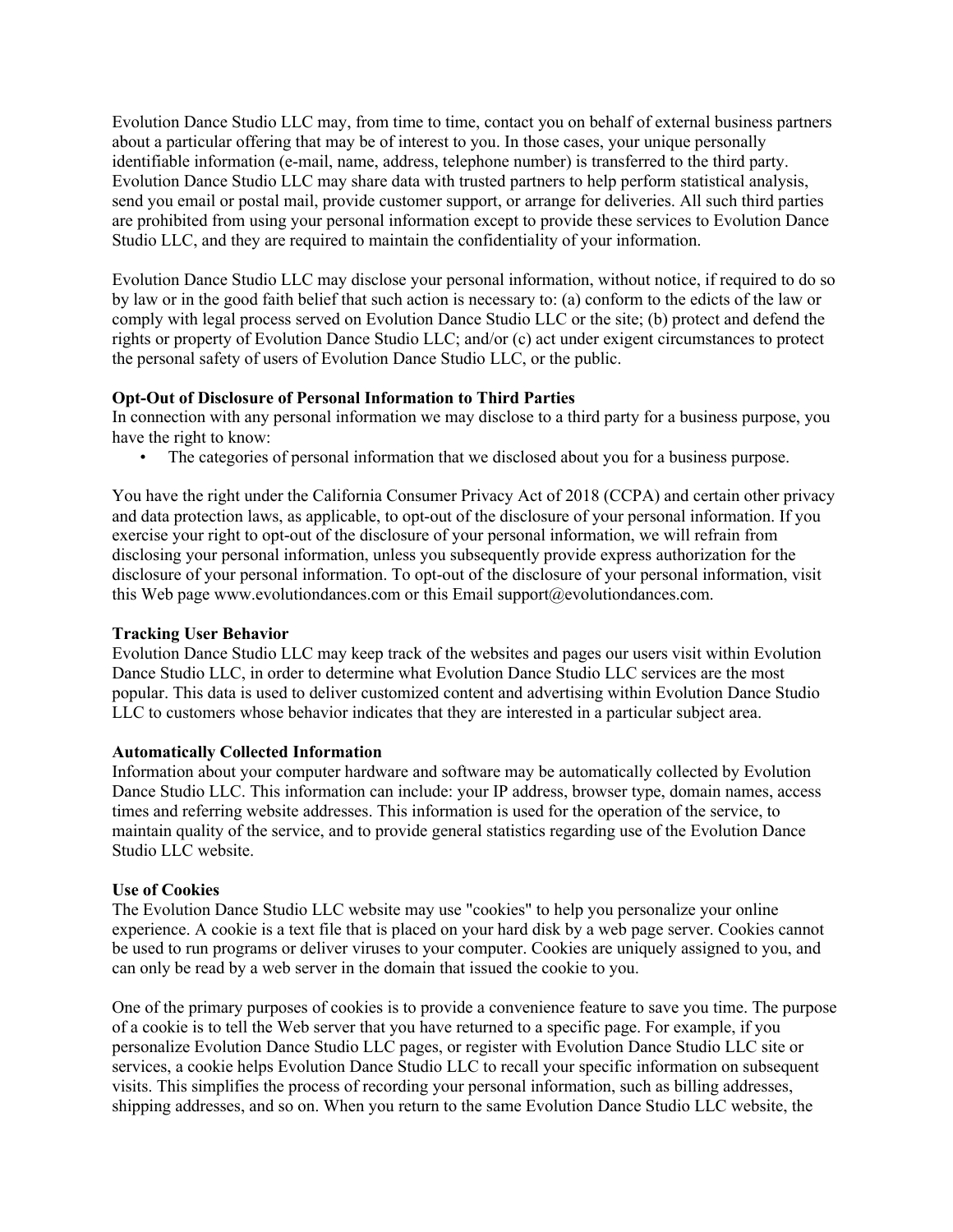information you previously provided can be retrieved, so you can easily use the Evolution Dance Studio LLC features that you customized.

You have the ability to accept or decline cookies. Most Web browsers automatically accept cookies, but you can usually modify your browser setting to decline cookies if you prefer. If you choose to decline cookies, you may not be able to fully experience the interactive features of the Evolution Dance Studio LLC services or websites you visit.

## **Links**

This website contains links to other sites. Please be aware that we are not responsible for the content or privacy practices of such other sites. We encourage our users to be aware when they leave our site and to read the privacy statements of any other site that collects personally identifiable information.

## **Security of your Personal Information**

Evolution Dance Studio LLC secures your personal information from unauthorized access, use, or disclosure. Evolution Dance Studio LLC uses the following methods for this purpose:

SSL Protocol

When personal information (such as a credit card number) is transmitted to other websites, it is protected through the use of encryption, such as the Secure Sockets Layer (SSL) protocol.

We strive to take appropriate security measures to protect against unauthorized access to or alteration of your personal information. Unfortunately, no data transmission over the Internet or any wireless network can be guaranteed to be 100% secure. As a result, while we strive to protect your personal information, you acknowledge that: (a) there are security and privacy limitations inherent to the Internet which are beyond our control; and (b) security, integrity, and privacy of any and all information and data exchanged between you and us through this Site cannot be guaranteed.

# **Right to Deletion**

Subject to certain exceptions set out below, on receipt of a verifiable request from you, we will:

- Delete your personal information from our records; and
- Direct any service providers to delete your personal information from their records.

Please note that we may not be able to comply with requests to delete your personal information if it is necessary to:

- Complete the transaction for which the personal information was collected, fulfill the terms of a written warranty or product recall conducted in accordance with federal law, provide a good or service requested by you, or reasonably anticipated within the context of our ongoing business relationship with you, or otherwise perform a contract between you and us;
- Detect security incidents, protect against malicious, deceptive, fraudulent, or illegal activity; or prosecute those responsible for that activity;
- Debug to identify and repair errors that impair existing intended functionality;
- Exercise free speech, ensure the right of another consumer to exercise his or her right of free speech, or exercise another right provided for by law;
- Comply with the California Electronic Communications Privacy Act;
- Engage in public or peer-reviewed scientific, historical, or statistical research in the public interest that adheres to all other applicable ethics and privacy laws, when our deletion of the information is likely to render impossible or seriously impair the achievement of such research, provided we have obtained your informed consent;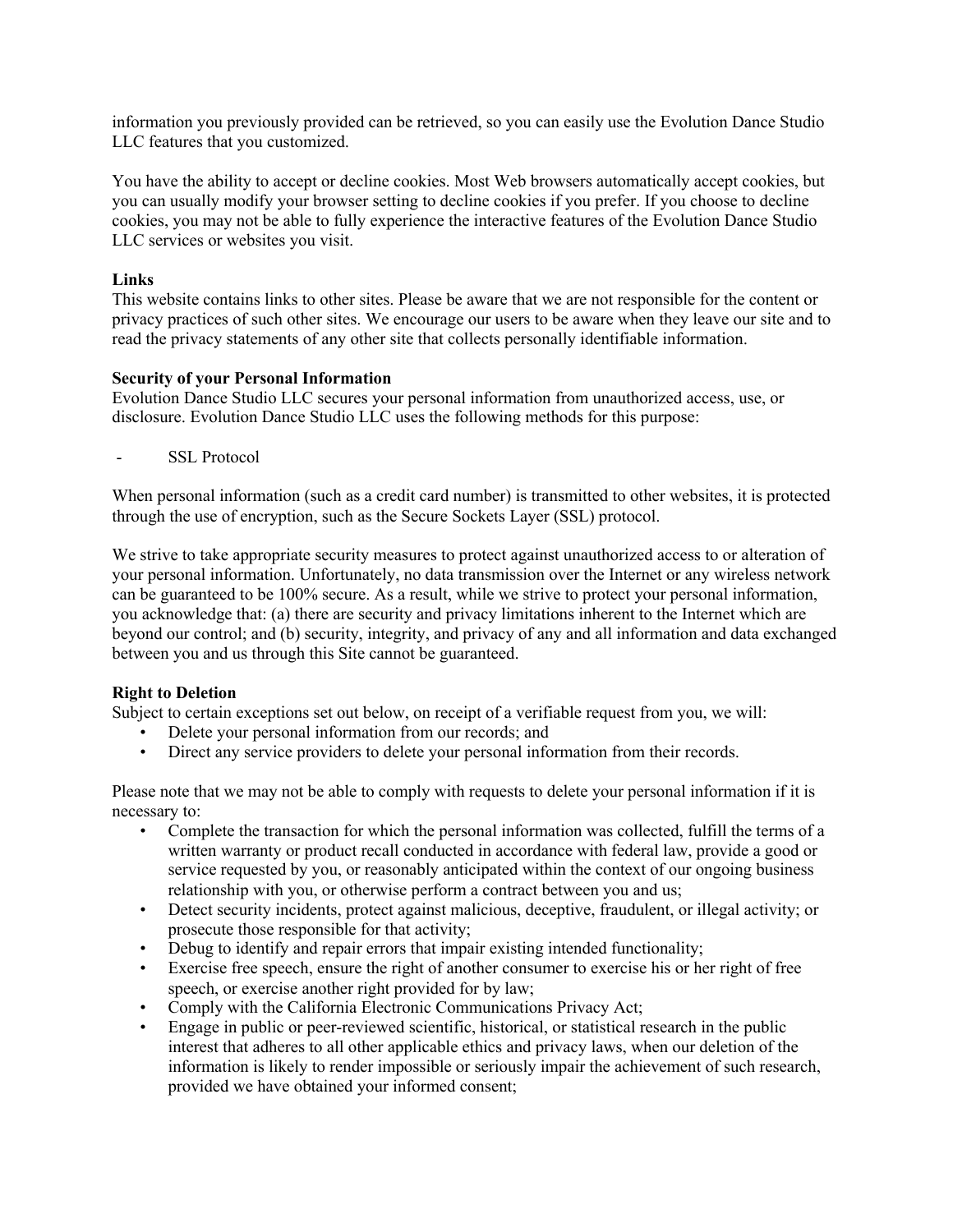- Enable solely internal uses that are reasonably aligned with your expectations based on your relationship with us;
- Comply with an existing legal obligation; or
- Otherwise use your personal information, internally, in a lawful manner that is compatible with the context in which you provided the information.

## **Children Under Thirteen**

Evolution Dance Studio LLC collects personally identifiable information from children under the age of thirteen. Evolution Dance Studio LLC collects this information for the following reason(s): For parents to sign their children up for classes.

We provide information about our personal data practices for children on our home page and wherever we knowingly collect personal data from children on our Web site. If you are under the age of thirteen, you must ask your parent or guardian for permission to use this website. If you are a parent and you have questions regarding our data collection practices, please contact us using the information provided at the end of this Statement of Privacy.

## **Disconnecting your Evolution Dance Studio LLC Account from Third Party Websites**

You will be able to connect your Evolution Dance Studio LLC account to third party accounts. BY CONNECTING YOUR EVOLUTION DANCE STUDIO LLC ACCOUNT TO YOUR THIRD PARTY ACCOUNT, YOU ACKNOWLEDGE AND AGREE THAT YOU ARE CONSENTING TO THE CONTINUOUS RELEASE OF INFORMATION ABOUT YOU TO OTHERS (IN ACCORDANCE WITH YOUR PRIVACY SETTINGS ON THOSE THIRD PARTY SITES). IF YOU DO NOT WANT INFORMATION ABOUT YOU, INCLUDING PERSONALLY IDENTIFYING INFORMATION, TO BE SHARED IN THIS MANNER, DO NOT USE THIS FEATURE. You may disconnect your account from a third party account at any time. Users may learn how to disconnect their accounts from third-party websites by contacting us via email.

## **Opt-Out & Unsubscribe from Third Party Communications**

We respect your privacy and give you an opportunity to opt-out of receiving announcements of certain information. Users may opt-out of receiving any or all communications from third-party partners of Evolution Dance Studio LLC by contacting us here:

- Web page: www.evolutiondances.com
- Email: support@evolutiondances.com

## **E-mail Communications**

From time to time, Evolution Dance Studio LLC may contact you via email for the purpose of providing announcements, promotional offers, alerts, confirmations, surveys, and/or other general communication. In order to improve our Services, we may receive a notification when you open an email from Evolution Dance Studio LLC or click on a link therein.

If you would like to stop receiving marketing or promotional communications via email from Evolution Dance Studio LLC, you may opt out of such communications by Customers may unsubscribe from emails by replying "UNSUBSCRIBE".

## **External Data Storage Sites**

We may store your data on servers provided by third party hosting vendors with whom we have contracted.

## **Changes to this Statement**